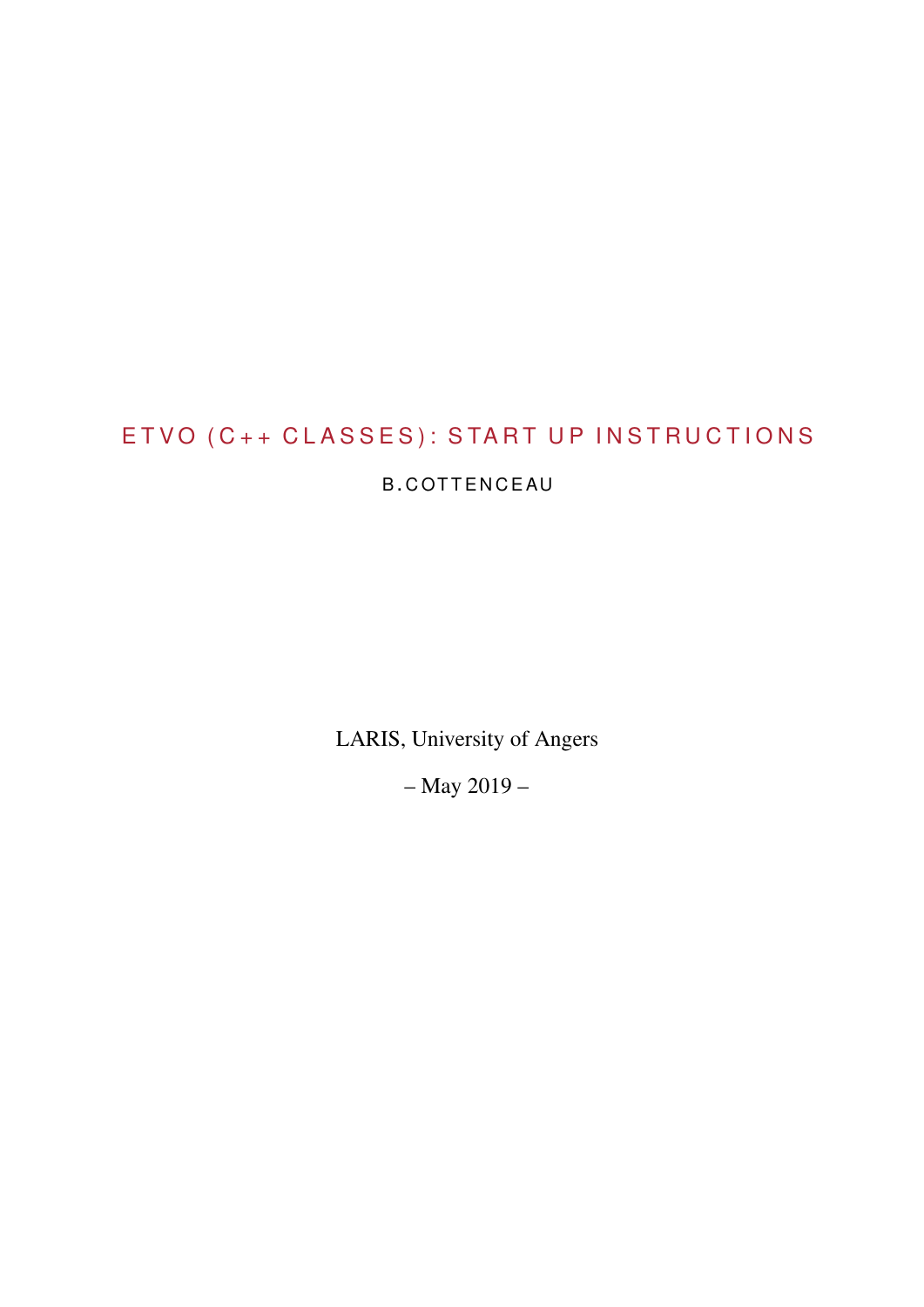## 0.1 INTRODUCTION

ETVO is provided as a set of C++ source files. There is mainly two ways of using ETVO.

- create a C++ project using the ETVO source files
- use the ETVO "calculator" able to interpret a set of command lines

However, in both cases, the user has to compile some C++ code, at least once. We try to explain different ways of compiling C++ code, in Windows and Linux operating systems. The files contained in etvolib. zip are organized as folllows :



## 0.2 ETVO IN WINDOWS

In the context of Windows (tested with Windows 10), one can use for instance a MinGW installation (g++ compiler), or an IDE such as Microsoft Visual Studio or Code::Blocks. For a user who is not familiar with C++, the first solution may be the simplest.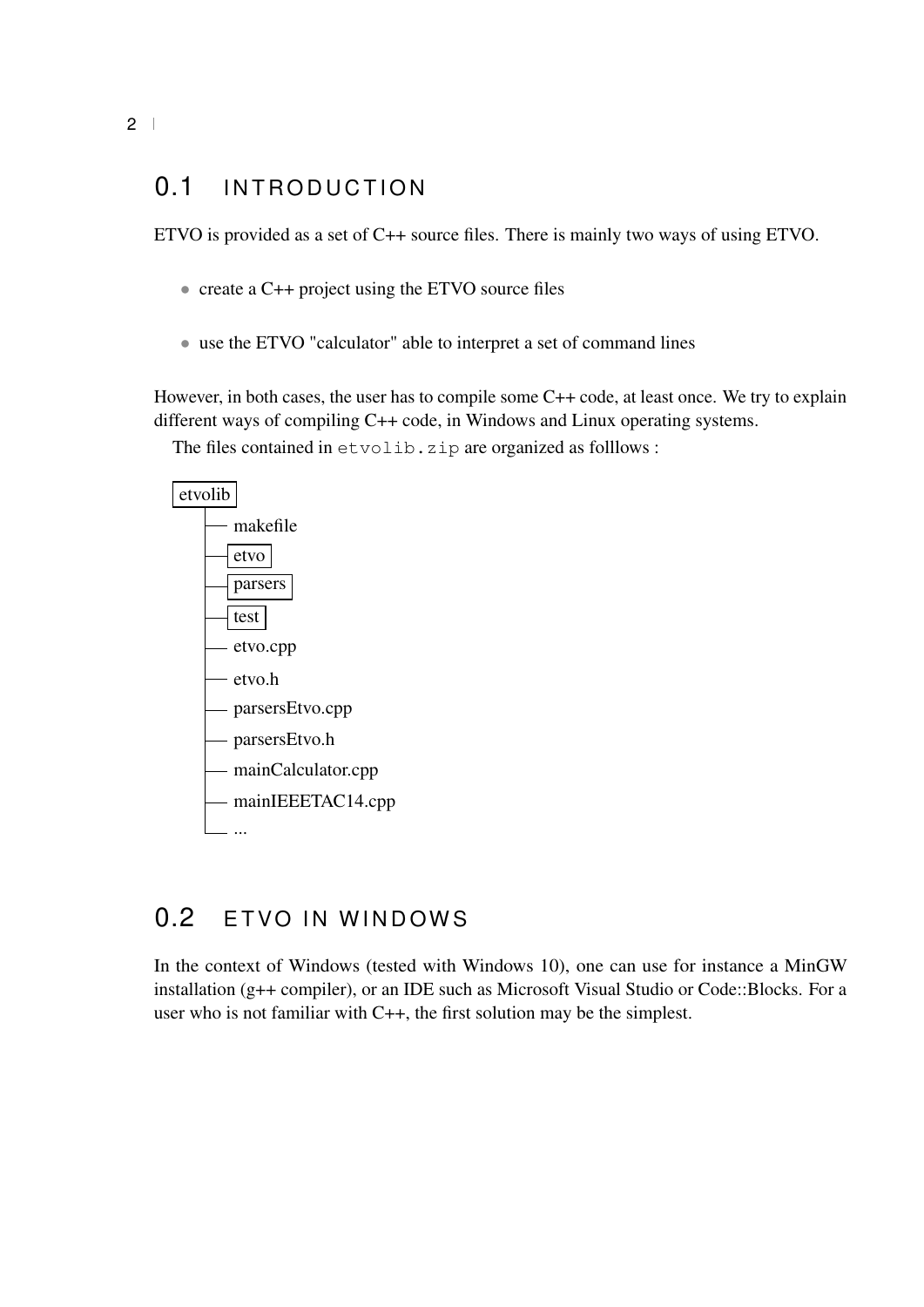#### **0.2.1 MinGW**

MinGW (Minimalist GNU for Windows) is a software installation providing a C++ compiler  $(g++)$ . We suggest the installation proposed<sup>1</sup> on this link

```
https://nuwen.net/mingw.html
```
This installation provides GCC and the Boost library which is necessary for the calculator. This compiler can be used by executing command lines.

Let us assume that the MinGW is installed in  $C:\M$ inGW and the ETVO archive is extracted in  $D: \text{letvolib.}$  First, open a command line window. The next commands should lead to the compilation of all the examples and the calculator program. Here, the make program (installed with MinGW) is implicitely used.

```
C:\>cd MinGW
C:\MinGW>open_distro_window.bat
C:\MinGW> d:
D:\>cd etvolib
D:\etvolib>make all
g++ -c etvo.cpp -std=c++11 -Wno-deprecated
g++ -o mainIEEETAC14.exe etvo.o mainIEEETAC14.cpp -std=c++11 -Wno-
   deprecated
g++ -o mainIEEETASE17.exe etvo.o mainIEEETASE17.cpp -std=c++11 -Wno-
   deprecated
g++ -o mainWODES14.exe etvo.o mainWODES14.cpp -std=c++11 -Wno-deprecated
g++ -o mainZhouHe.exe etvo.o mainZhouHe.cpp -std=c++11 -Wno-deprecated
g++ -o mainPTEG_JDEDS.exe etvo.o mainPTEG_JDEDS.cpp -std=c++11 -Wno-
   deprecated
g++ -c parsersEtvo.cpp -std=c++11 -Wno-deprecated
g++ -o calcETVO.exe mainCalculator.cpp etvo.o parsersEtvo.o -std=c++11 -
   Wno-deprecated
D:\etvolib>calcETVO.exe
ETVO = (Event|Time)-Variant Operators
Basic calculator for series in MinMax[[g,d]], E[[d]] and T[[g]]
         Contibutors : B.Cottenceau L.Hardouin J.Trunk - 05/21/2019
\rightarrowe1=q2.d3.[q4.m3.b3.q1.d4]*
e1=((g2.d3))+(g6.m3.b3.g1.d7).[g3.d4]*
\rightarrow
```
1 accessed on May 2019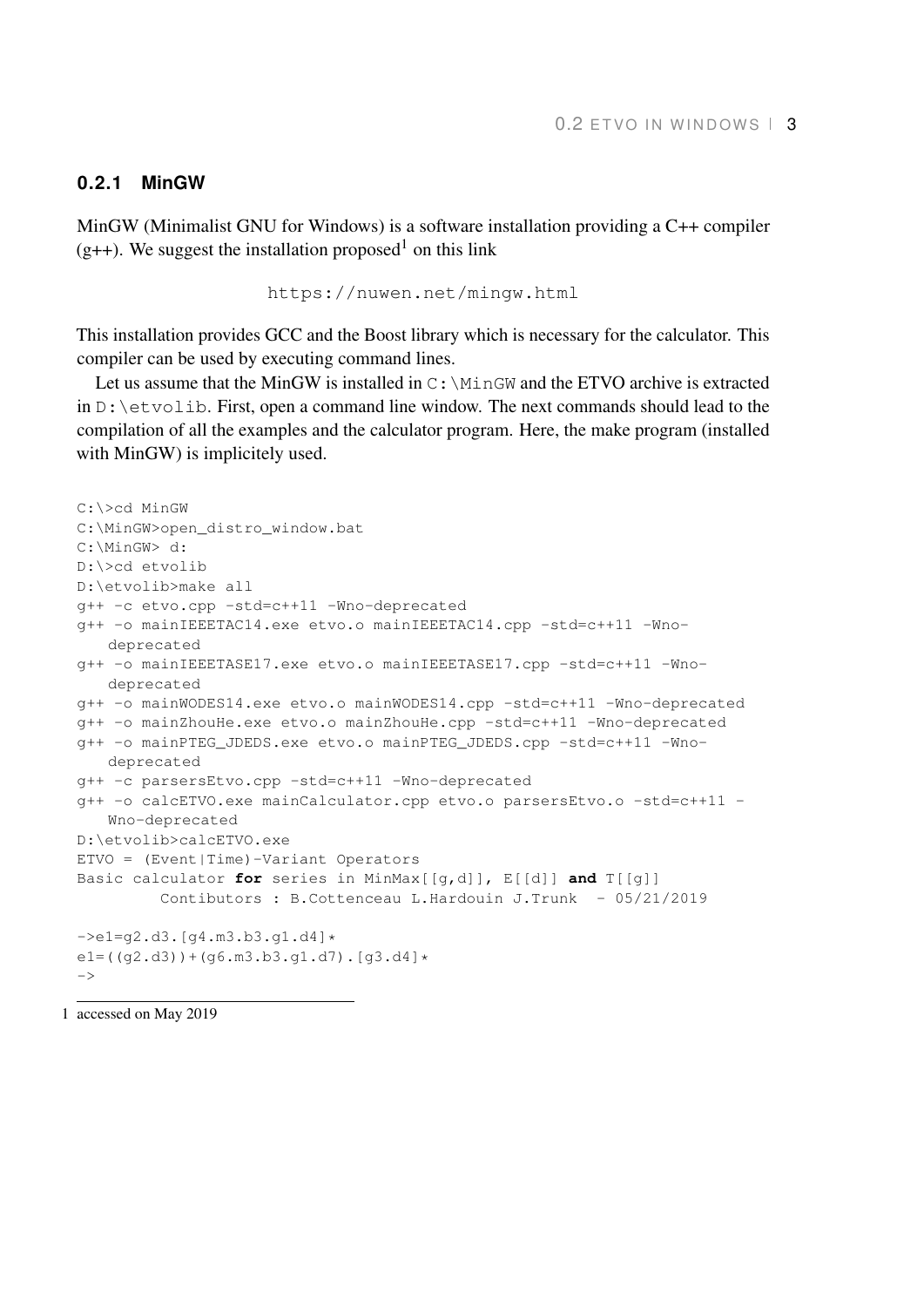Let us note that this calculator can be sufficient for a basic use of ETVO.

With this installation, one can also compute some examples provided with ETVO. For instance, the file mainIEEETAC14.cpp is a  $C++$  source file to compute the examples given in [\[1\]](#page-6-0). To compile only this example, the next command is required :

```
D:\etvolib>make IEEETAC
g++ -o mainIEEETAC14.exe etvo.o mainIEEETAC14.cpp -std=c++17 -Wno-
   deprecated
D:\etvolib>mainIEEETAC14.exe
[1,0] = (b2.d2)[1,1] = (g1.d2)[2, 0] = (m3. d0)[2,2]= (q2.d1)[3, 1] = (m3. d0)[3,2]=[b2.q1.d1]h=((m3.b2.d2+(g2.m3.b2.g1+g3.m3.b2).d3+g3.m3.b2.d4+(g4.m3.b2.g1+g6.m3.b2).
   d5+(g5.m3.b2.g1+g6.m3.b2).d6))+((g6.m3.b2.g1+g8.m3.b2).d7+(g7.m3.b2.g1+
   g9.m3.b2).d8+(g8.m3.b2.g1+g10.m3.b2).d9).[g2.d3]*
h=((m3.b2.d2+(g2.m3.b2.g1+g3.m3.b2).d3+g3.m3.b2.d4+(g4.m3.b2.g1+g6.m3.b2).
   d5+(g5.m3.b2.g1+g6.m3.b2).d6))+[g1.d1]*.((g6.m3.b2.g1+g8.m3.b2).d7)
Neutral feedback synthesis
Fcaus = ((q3.m2.b3.q1+q4.m2.b3).d0+q4.m2.b3.d2)+(q2.d3]*(q6.m2.b3.d4)Fcaus = ((g3.m2.b3.g1+g4.m2.b3).d0+g4.m2.b3.d2))+(g6.m2.b3.d4).[g3.d3]*Check that closed-loop = open-loop
closed-loop transfer = ((m3.b2.d2+(q2.m3.b2.q1+q3.m3.b2).d3+q3.m3.b2.d4+(q4.m3.b2.g1+g6.m3.b2).d5+(g5.m3.b2.g1+g6.m3.b2).d6))+[g1.d1]*.((g6.m3.b2.
   g1+g8.m3.b2).d7)
open-loop = closed-loop :1
D:\etvolib>
```
Once a compilation of file  $\epsilon$ tvo.cpp is done, then a file  $\epsilon$ tvo.o is available, and it is possible to create and compile its own main file. It is sufficient first to edit a main C++ file, for example :

```
// mainFile.cpp
#include "etvo.h"
using namespace etvo;
int main(){
       matrix<seriesTg> A(4, 4), B(4, 1), C(1, 4);
       B(0, 0) = LD(3);C(0, 1) = td({1, 0});C(0, 3) = tg(1);A(0, 3) = tq(2);
```
4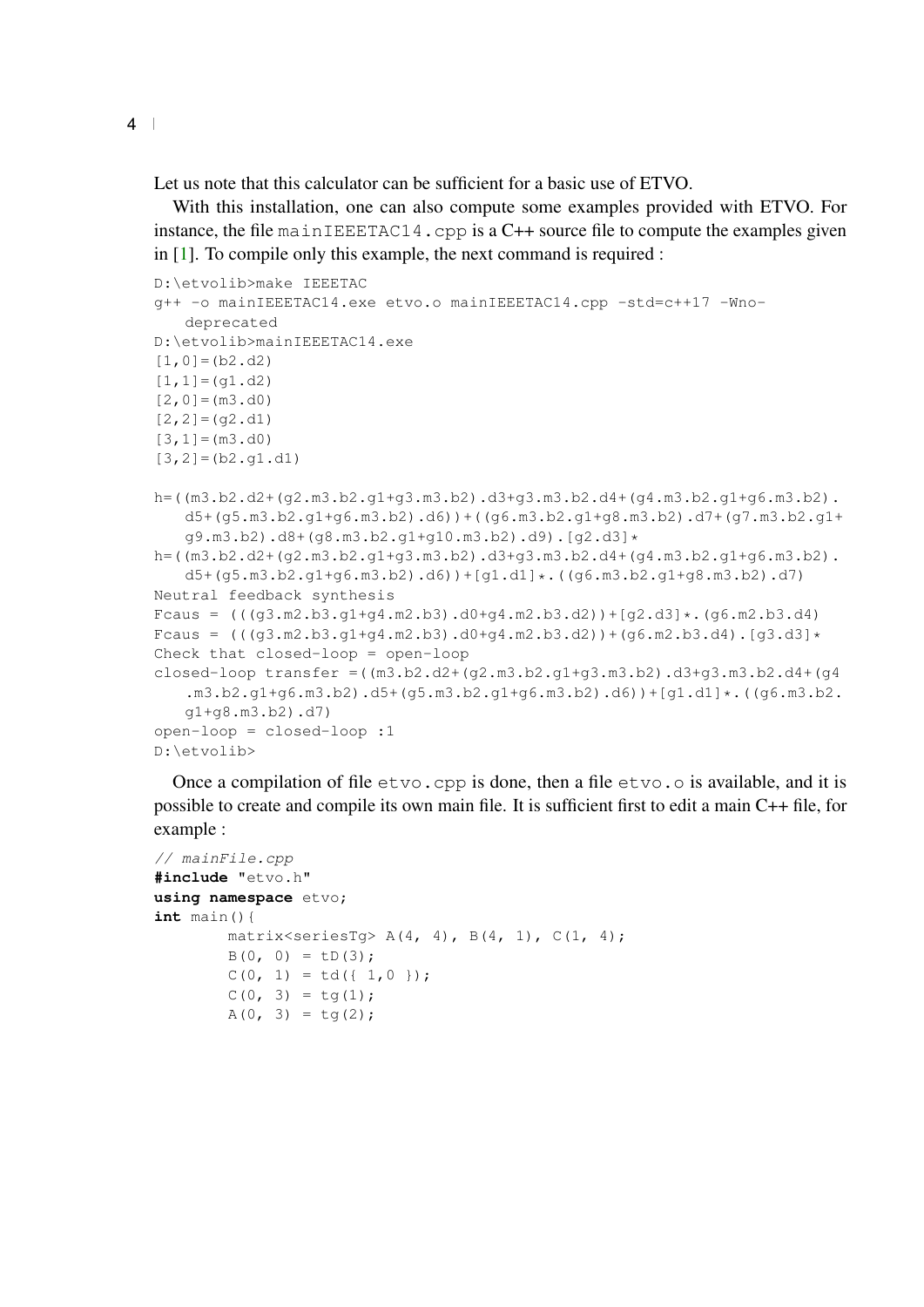```
A(1, 0) = td(1);A(2, 1) = td(0);A(3, 2) = td({2, 3, 2});
         matrix<seriesTq> H = C \times A \cdot \text{star}(x) * B;std::cout << H << "\n";
}
```
And then, it remains to compile and link with the altready compiled  $e$ tvo.o.

```
D:\etvolib>g++ -o main.exe mainFile.cpp etvo.o
```
#### **0.2.2 IDE for C++**

For a user familiar with C++, it is possible to use a specific IDE such as MS Visual Studio or Code::Blocks. In this case, it is generally necessary to create a project with all the source files. In our case, only 2 or 3 files are required. The minimal version of the C++ project must include

- the mainFile xxx.cpp
- $\bullet$  the source file  $\epsilon$  tvo.cpp (which includes all the necessary files)

If the user wants to compile the calculator, it is necessary first to install the boost library on the computer. In this case, the complete project needs also to include some files having a boost dependency. In this case, the project must contain a third file.

- the mainFile xxx.cpp
- $\bullet$  the source file  $\epsilon$  tvo.cpp (which includes all the necessary files)
- the source file parsersEtvo.cpp (boost dependency)

## $0.3$  FTVO IN LINUX

In Linux, one need to install a C++ compiler and the boost library. A minimal installation only <code>needs</code> two packages : <code>build-essential</code> and <code>libboost-all-dev. To do this $^2$ , open a</code> terminal and enter the next commands

<sup>2</sup> We have tested in a Ubuntu distribution.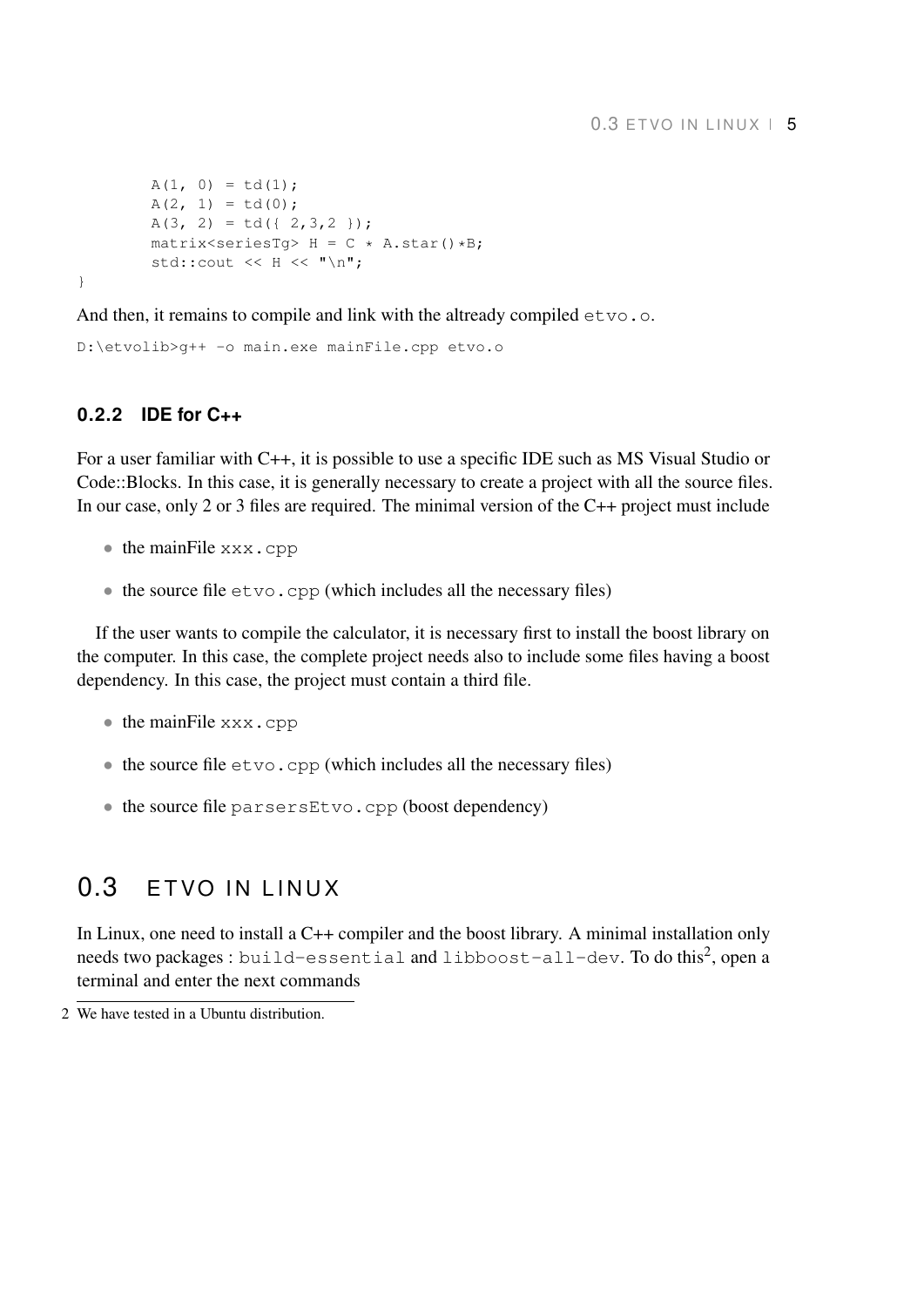```
sudo apt-get install build-essential
sudo apt-get install libboost-all-dev
```
#### Then choose the ETVO directory and run the make commmand

make all